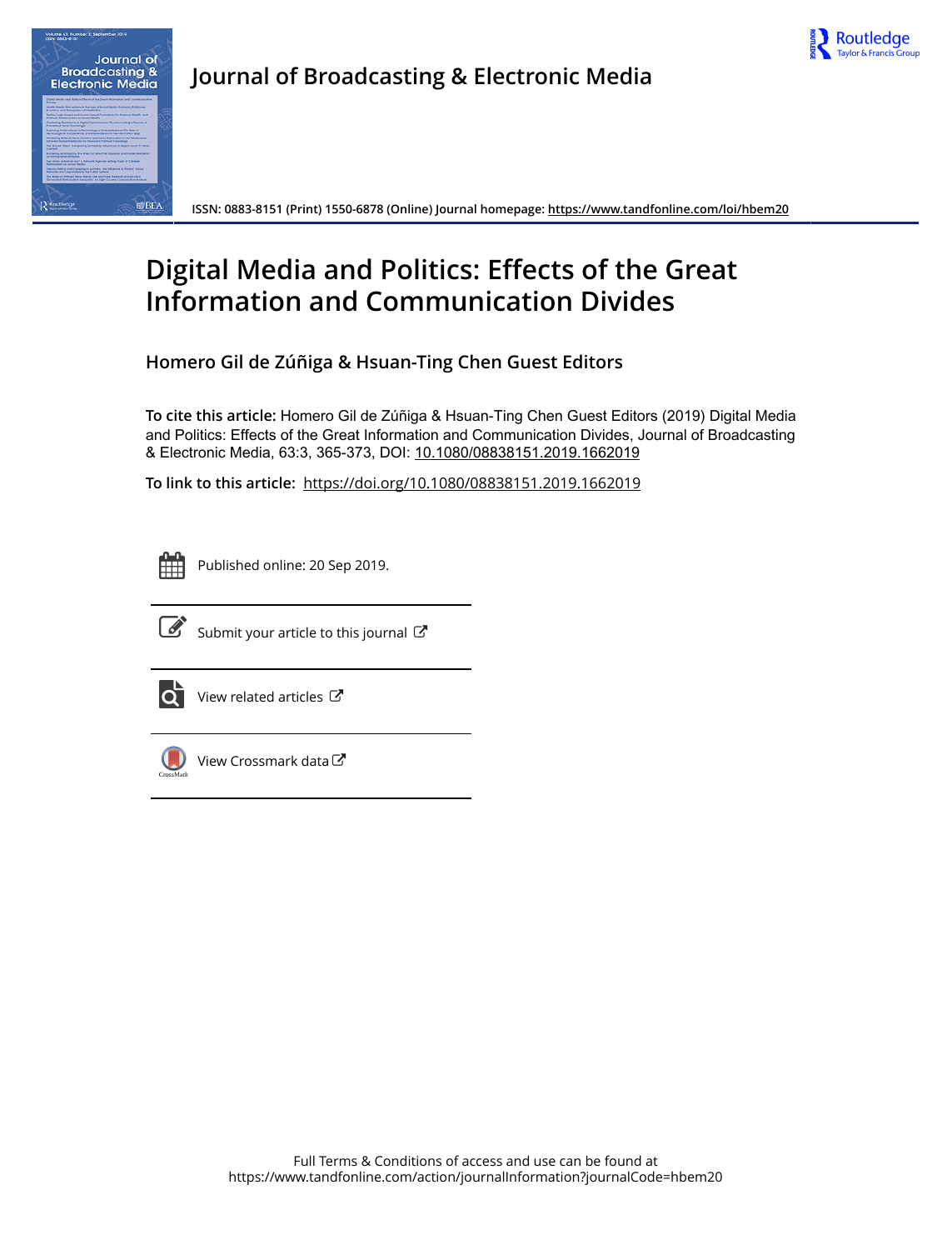



## Digital Media and Politics: Effects of the Great Information and Communication Divides

Homero Gil de Zúñig[a](http://orcid.org/0000-0002-4187-3604)**n** and Hsuan-Ting Chen

## Guest Editors

A substantial body of scholarship has long explored the ways emerging media may foster and also hamper an informed and engaged citizenry. Individually, digital media have become an integral part of citizens' political life as a growing number of people around the world use digital media technologies for information and communication. Collectively, digital media have also constituted an important platform that people use to coordinate among themselves and mobilize each other. Nevertheless, while distributing informative and mobilizing messages, digital media also facilitate socio-political factors that raise concern over the dissemination of misinformation, information divides and political polarization. This article showcases a broad variety of studies included in a special volume encapsulating some of these important issues.

<span id="page-1-1"></span><span id="page-1-0"></span>For more than three decades, academic scholarship has explored how digital media and social media have either contributed to or hindered the development of an informed and engaged citizenry (Bennett & Segerberg, [2012;](#page-7-0) Boler, [2010;](#page-7-1) Howard, [2005](#page-8-0)). The 2016 presidential election in the United States sparked greater attention to several important communication issues.

Digital media have become an integral part of individual citizens' political lives as a growing number of people around the world use digital media technologies for information and communication. Collectively, digital media have also constituted an important platform that people can use to coordinate and mobilize among like-minded individuals. Nevertheless, while distributing informative and mobilizing messages, digital

Homero Gil de Zúñiga (Ph.D., in Politics at Universidad Europea de Madrid and Ph.D. in Mass Communication at University of Wisconsin – Madison), serves as Research Fellow at the Universidad Diego Portales, Chile; and holds the Medienwandel Professorship at University of Vienna, where he directs the Media Innovation Lab (MiLab). His research addresses the influence of new technologies and digital media over people's daily lives, as well as the effect of such use on the overall democratic process.

Hsuan-Ting Chen (Ph.D., The University of Texas at Austin) is an associate professor at the School of Journalism and Communication, The Chinese University of Hong Kong. Her research addresses the uses of digital media technologies and their impact on individuals' daily lives, political communication processes, and democratic engagement.

<sup>© 2019</sup> Broadcast Education Association Journal of Broadcasting & Electronic Media 63(3), 2019, pp. 365–373 DOI: https://doi.org/10.1080/08838151.2019.1662019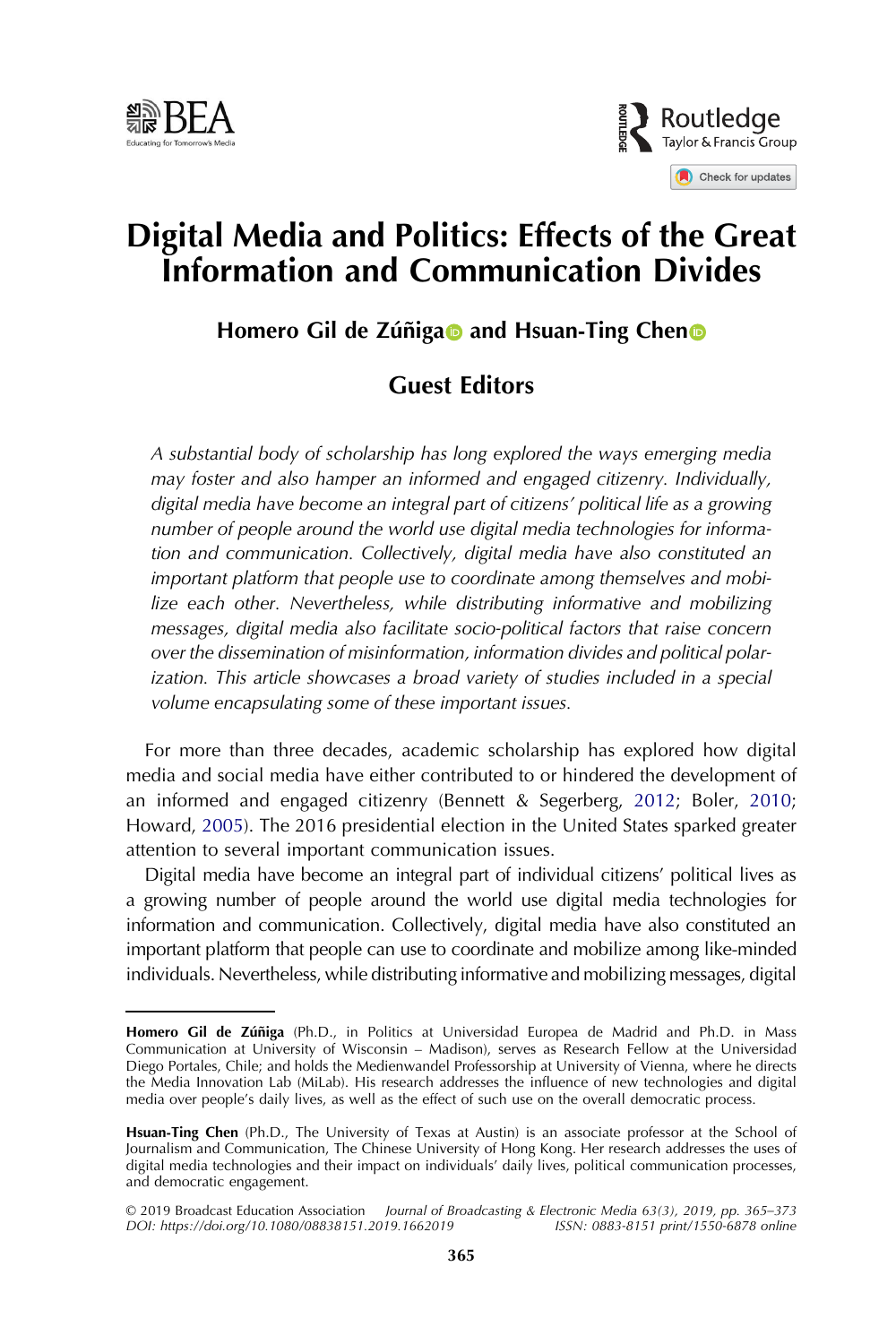media also facilitate socio-political factors that raise concern over the dissemination of misinformation, information divides and political polarization.

In this Introduction to the Special Issue aiming at addressing the concerns associated with this Information and Communication Divide, we highlight some of the most important and relevant aspects of digital media for the research community to consider. From more traditional theoretical accounts such as hostile media perception and agenda setting to cutting-edge theoretical and empirical contributions dealing with news curation, algorithms, and misinformation, this issue showcases ten different studies that provide a solid, diverse, and desperately-needed view of the most pressing theoretical issues in political communication today.

### Mobilization and Political Behavior

<span id="page-2-7"></span><span id="page-2-5"></span><span id="page-2-2"></span>Recent studies on the internet and political activism have highlighted the significant role of digital media in shaping diverse forms of political participation and mobilizing large-scale social protests around the world (Chen, Chan, & Lee, [2016;](#page-7-2) Lee & Chan, [2018;](#page-8-1) Loader & Mercea, [2011](#page-8-2); Valenzuela, [2013](#page-9-0)). Digital media such as Twitter and Facebook provide a platform for cognitive, affective and behavioral connections that enable people to network collaboratively (Sandoval-Almazan & Gil-Garcia, [2014\)](#page-9-1). For instance, digital media provide people with news and mobilizing information and allow them to exchange their opinions with many others, motivating them to engage in public activities (Shmargad & Klar, [2019](#page-9-2)). In addition, digital media content can be quickly updated without expending a significant amount of time, money and physical effort, which enables digital media users to easily pursue their communication goals through different activities online (Montgomery & Xenos, [2008\)](#page-8-3).

<span id="page-2-8"></span><span id="page-2-6"></span><span id="page-2-1"></span>Accordingly, digital media can play a significant role in the development of democracy. Bennett and Segerbert's ([2012](#page-7-0)) explication of the logic of connective action and Castells' [\(2012\)](#page-7-3) definition of networked social movement provide theoretical foundations for many studies that have found positive relationships between digital media use and citizens' participatory behaviors. Trace (big) data generated by digital media use also offer opportunities and open new challenges to observe dynamic relationships in collective action and social movements (Gil de Zúñiga & Diehl, [2017](#page-8-4); Hargittai, [2015;](#page-8-5) Jungherr, Schoen, Posegga, & Jürgens, [2017;](#page-8-6) Wells & Thorson, [2017\)](#page-9-3).

<span id="page-2-4"></span><span id="page-2-3"></span><span id="page-2-0"></span>Given that digital media have rapidly integrated different functions and affordances, it is important to revisit the different ways that they have been utilized to understand how the influence of these different applications may vary across platforms, practice and connections to explore new modalities of political engagement and civic practices. It is also crucial to investigate how these new political communication modalities, which are sustained through digitally networked media, may have converged to open an era of an unedited public sphere (Bimber & Gil de Zúñiga, [2019\)](#page-7-4).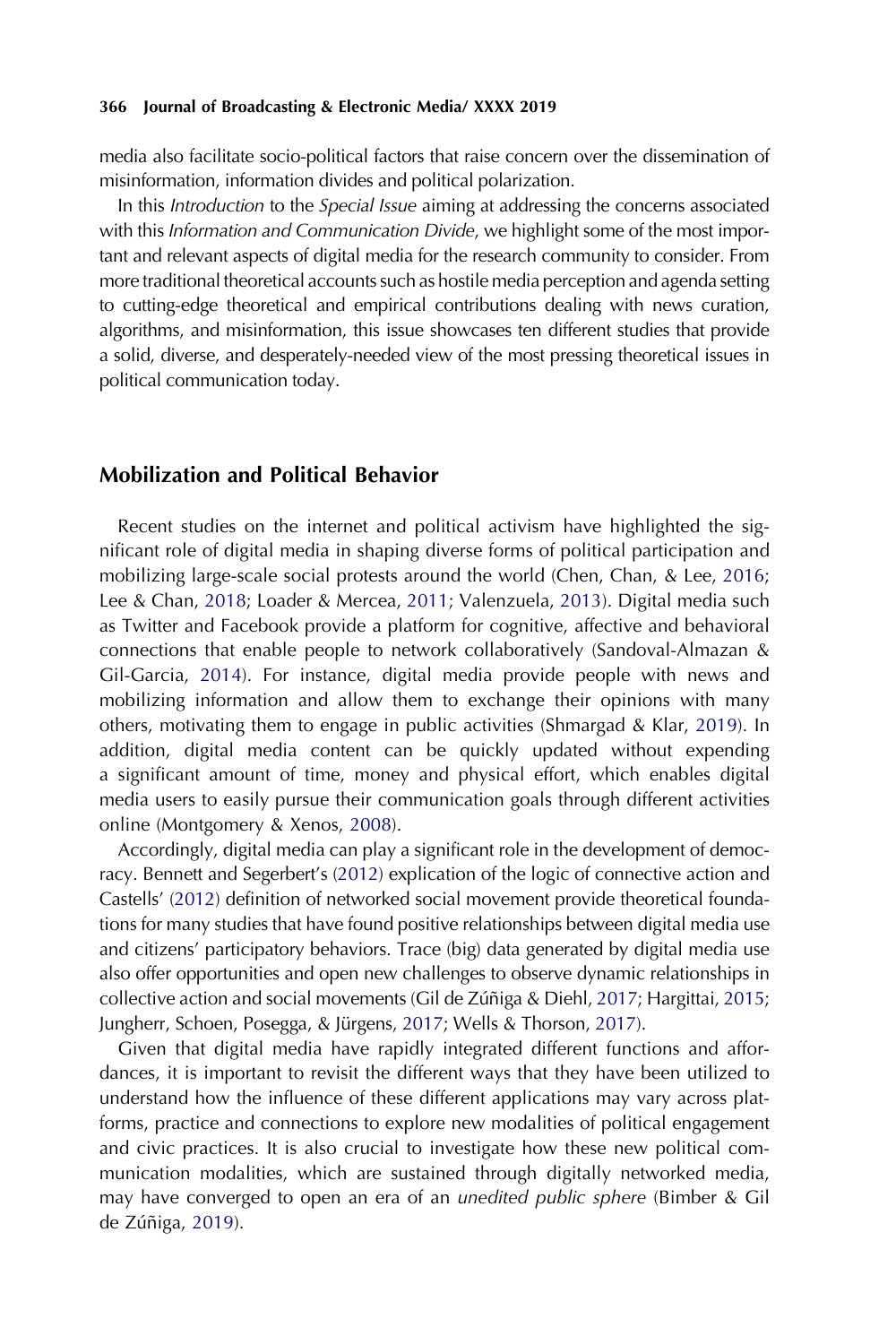## Misinformation

<span id="page-3-13"></span><span id="page-3-11"></span><span id="page-3-6"></span>Fake news has become a buzzword, especially after the 2016 presidential election in the United States (Grinberg, Joseph, Friedland, Swire-Thompson, & Lazer, [2019;](#page-8-7) Persily, [2017\)](#page-8-8). The development of digital media technologies and the fragmentation of information have facilitated the spread of misinformation and/or fake news. While scholars have strived to clearly define fake news, the concept is not new. The broadcast of a radio adaptation of H. G. Wells' drama The War of Worlds represents an example of widespread misinformation as far back as 1938. Tandoc, Lim, and Ling ([2018\)](#page-9-4) used levels of facticity and deception to provide a typology of fake news definitions for different types of information, such as negative advertising, propaganda, manipulation, fabrication, news satire and news parody. Nevertheless, many questions related to fake news and misinformation in the "post-truth" era remain unanswered (Bode & Vraga, [2015](#page-7-5)). Continuing development of the definition of fake news, examining the complex factors that have contributed to the rise of misinformation, understanding how misinformation affects civil society and exploring how to combat misinformation and elicit news credibility are all important tasks for scholars in the near future (Oeldorf-Hirsch & DeVoss, [2019\)](#page-8-9).

## <span id="page-3-10"></span><span id="page-3-2"></span>Information Divide and Political Polarization

<span id="page-3-9"></span><span id="page-3-8"></span><span id="page-3-7"></span><span id="page-3-1"></span>While the positive effect of digital media technologies on participatory behaviors has been well documented (Bimber & Copeland, [2013](#page-7-6); Holt, Shehata, Strömbäck, & Ljungberg, [2013](#page-8-10)), a heated debate concerns whether digital media can help to develop a more deliberative society (Halpern & Gibbs, [2013](#page-8-11); Rasmussen, [2013](#page-8-12)). According to a 2017 Pew Research Center report, two-thirds of U.S. adults get their news from social media. The proliferation of information communication technologies has provided diversified channels where citizens can engage in free and open dialog and access information on various political and social issues (Lyons, [2019](#page-8-13)). As people are increasingly turning away from mass media to social media as a way of learning news and civic information, new opportunities (Glynn, Huge, & Hoffman, [2012](#page-8-14); Lee, Chan, Chen, Nielsen, & Fletcher, [2019](#page-8-15); Lee & Ma, [2012\)](#page-8-16) and challenges (Gil de Zúñiga, Ardèvol-Abreu, & Casero-Ripollés, [2019;](#page-7-7) Gil de Zúñiga, Weeks, & Ardèvol-Abreu, [2017\)](#page-8-17) will arise. For instance, online social networks influence the type and amount of information to which people are exposed, and social media platforms curate content based on algorithmic information sorting, which elicits critical issues that affect the development of the democratic process (Anderson, [2013](#page-7-8); Gil de Zúñiga, & Diehl, [2019;](#page-8-18) Stanoevska-Slabeva, Sacco, & Giardina, [2012](#page-9-5)).

<span id="page-3-12"></span><span id="page-3-5"></span><span id="page-3-4"></span><span id="page-3-3"></span><span id="page-3-0"></span>How much the changing boundaries of social media and the transforming dynamics of digital networks facilitate the information divide and influence individuals' political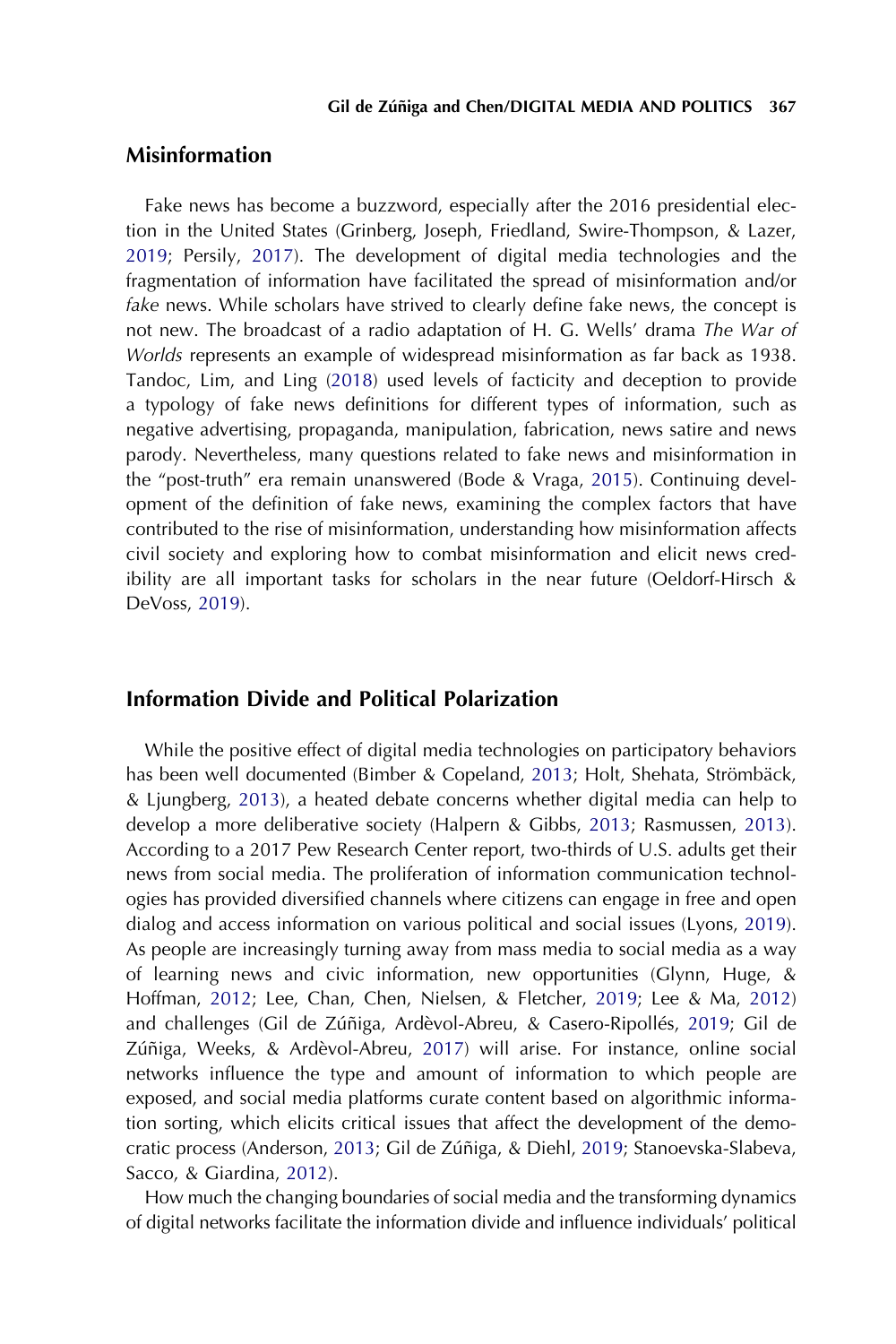<span id="page-4-0"></span>information sharing, conversation and engagement will become an influential line of inquiry for years to come (Chen, [2018](#page-7-9); Diakopoulos & Koliska, [2017](#page-7-10)). Our current media environment produces a paradox in which citizens could be immersed in larger, more diverse, and heterogenous networks of political discussion and information while at the same time also being exposed to potential filter bubbles and echo chambers (Bimber & Gil de Zúñiga, [2019](#page-7-4)). Scholars need to systematically examine the factors and conditions under which the information flow and network structure in social media encourage citizens across the ideological spectrum to exchange opinions. This will provide significant implications for ideological and partisan political divides and social change (Dunlap, McCright, & Yarosh, [2016](#page-7-11)).

## Articles in This Issue

<span id="page-4-1"></span>This special issue brings scholars together to consider the changing dynamic of digital media in the current political landscape. The articles presented here analyze different communication issues through theory-informed empirical studies with different methodological approaches. The special issue begins with Weeks, Kim, Hahn, Diehl and Kwak's study on the perception of media bias. They investigated whether and how social media use contributes to hostile media perceptions. Analyzing two-wave panel survey data collected in the United States during the 2016 presidential election, their findings suggest that following politicians' social feeds can lead to hostile media perception. The effect functions by triggering followers' enthusiasm about the supported candidate and anger about the opposing candidate. These findings raise concern about increasing reliance on politicians' social media feeds as sources of campaign information, given that political campaigns can use social media platforms to stir political emotions, which could lead to perceptions of media bias.

<span id="page-4-2"></span>Another important aspect of misinformation online does not deal with whether or not it exists, how it is disseminated or its effects, but rather, how can we correct these views and contribute to lower misinformation levels online (Lewandowsky, Ecker, Seifert, Schwarz, & Cook, [2012](#page-8-19)). In this vein, Vraga, Kim and Cook conducted a survey experiment to assess the effectiveness of logic-based or humorbased corrections of misinformation in influencing credibility ratings for inaccurate posts on Twitter and reducing misperceptions across the issues of climate change, gun control and HPV vaccination. They found that the effectiveness of corrections of misinformation varies across topics, with the two types of corrections reducing misperceptions only for HPV vaccination. This study offers a valuable insight into therapeutic inoculation as a correction strategy and suggests that its effects depend on issue domain, the type of correction approach (logic versus humor) and preexisting misperceptions about the issue.

Within the scope of the prior work by Vraga and colleagues, but drawing on the persuasion knowledge model, Amazeen and Bucy addressed how procedural news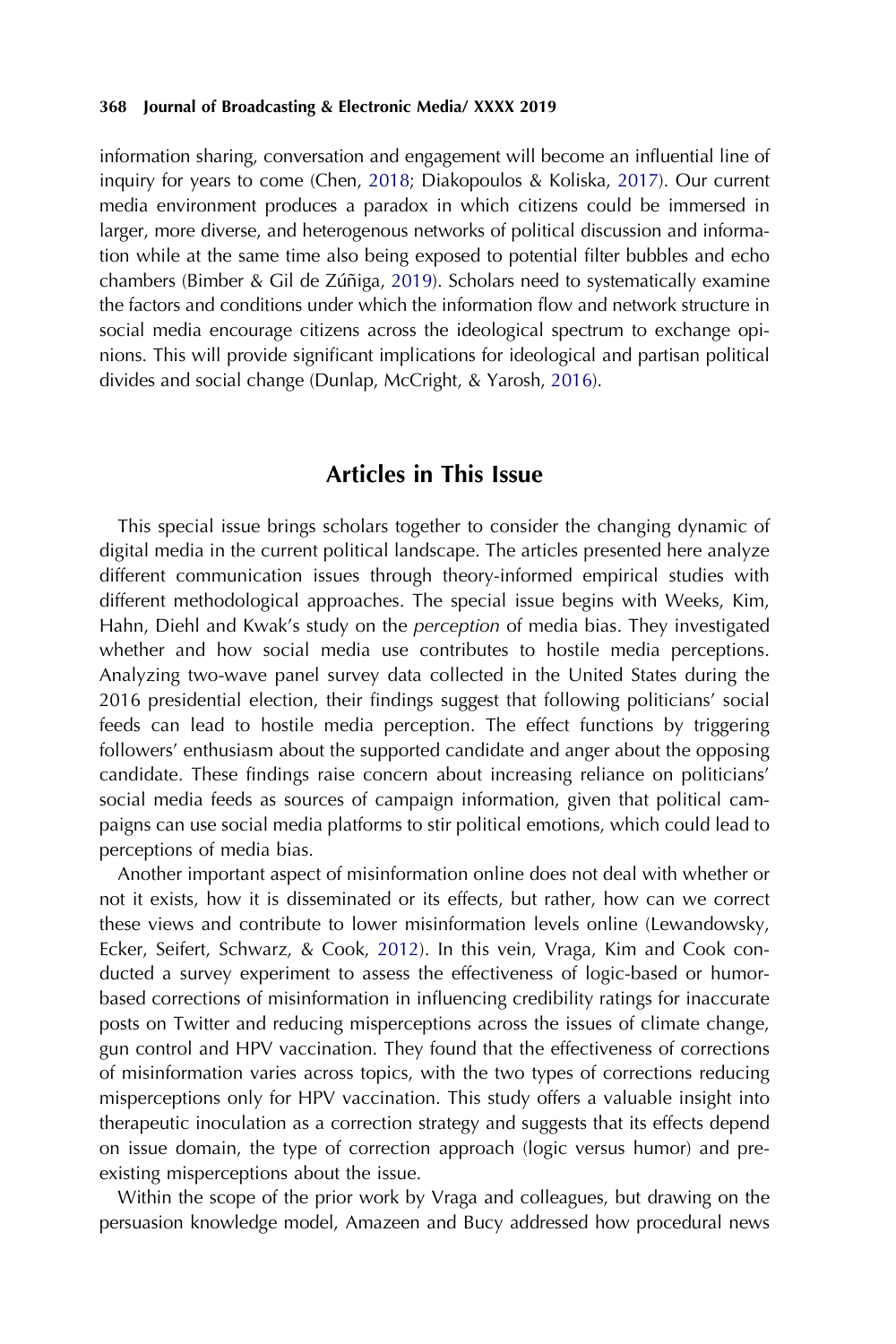knowledge (PNK), a more nuanced understanding of the news, may confer resistance to mediated disinformation efforts. Utilizing data from two national surveys in the United States, they found that PNK facilitates recognition of disinformation and affects consequent coping responses by prompting counterargument. PNK can function as an implicit forewarning mechanism and a vital cognitive resource. It can also protect people from covert persuasion and work against media disinformation.

Park, Straubhaar and Strover conceptualized the ambivalent construct of technological embeddedness, considering the relationship between technological competence and technological dependence. Their analysis of survey data demonstrated that technological competence was positively related to having higher information literacy self-efficacy, but youth dependence, one of the three technological dependence constructs was negatively related. The results also implied that each of these factors can be interrelated or interdependent in systematic ways. This study advances the existing literature by relating the embeddedness framework to users' information literacy self-efficacy and trust in information sources.

<span id="page-5-0"></span>Park and Kaye incorporated news curation, or the reconstructing, reformulating, reframing and sharing of political news through social media, to the Orientation-Stimuli-Reasoning-Orientation-Response model in a social media context (see also Chan, Chen, & Lee, [2017](#page-7-12); Cho et al., [2009\)](#page-7-13). Drawing on a national survey in South Korea, they found that both news curation and elaboration play mediating roles in the relationship between social media use for news and political knowledge. They also suggested that political interest and efficacy play significant roles in enhancing the association between social media use for news and political knowledge. Their study contributes to the literature on political learning on social media by illuminating the direct and indirect roles of news curation in the mediation models.

Turning again to the topic of media bias, Hedding, Miller, Abdenour and Blankenship analyze media bias from the perspective of media content and media ownership. They conducted a content analysis to investigate the difference between Sinclair and non-Sinclair stations' political news coverage. Although the amount of political coverage was similar between Sinclair and non-Sinclair stations, the ways stations approached these stories, such as how political issues are framed, what topics are covered, and how ideological and partisan sources are deployed, are different. Sinclair stations were more likely to deliver stories with a Palace Intrigue frame compared to non-Sinclair stations. Furthermore, Sinclair stations report stories with focuses on government actions instead of specific government policies and are more inclined to provide a partisan point of view and use favorable sources which could potentially harm the engaged citizenry. The findings highlight the concern that media conglomerates could have the potential to have professional, ideological and operational influence on how local news outlets produce news.

Price and Kaufhold focused on the immigration issue and examined the relationships between border-state residency, party identity, selective exposure and support for immigration. Using a secondary dataset and an original survey conducted in the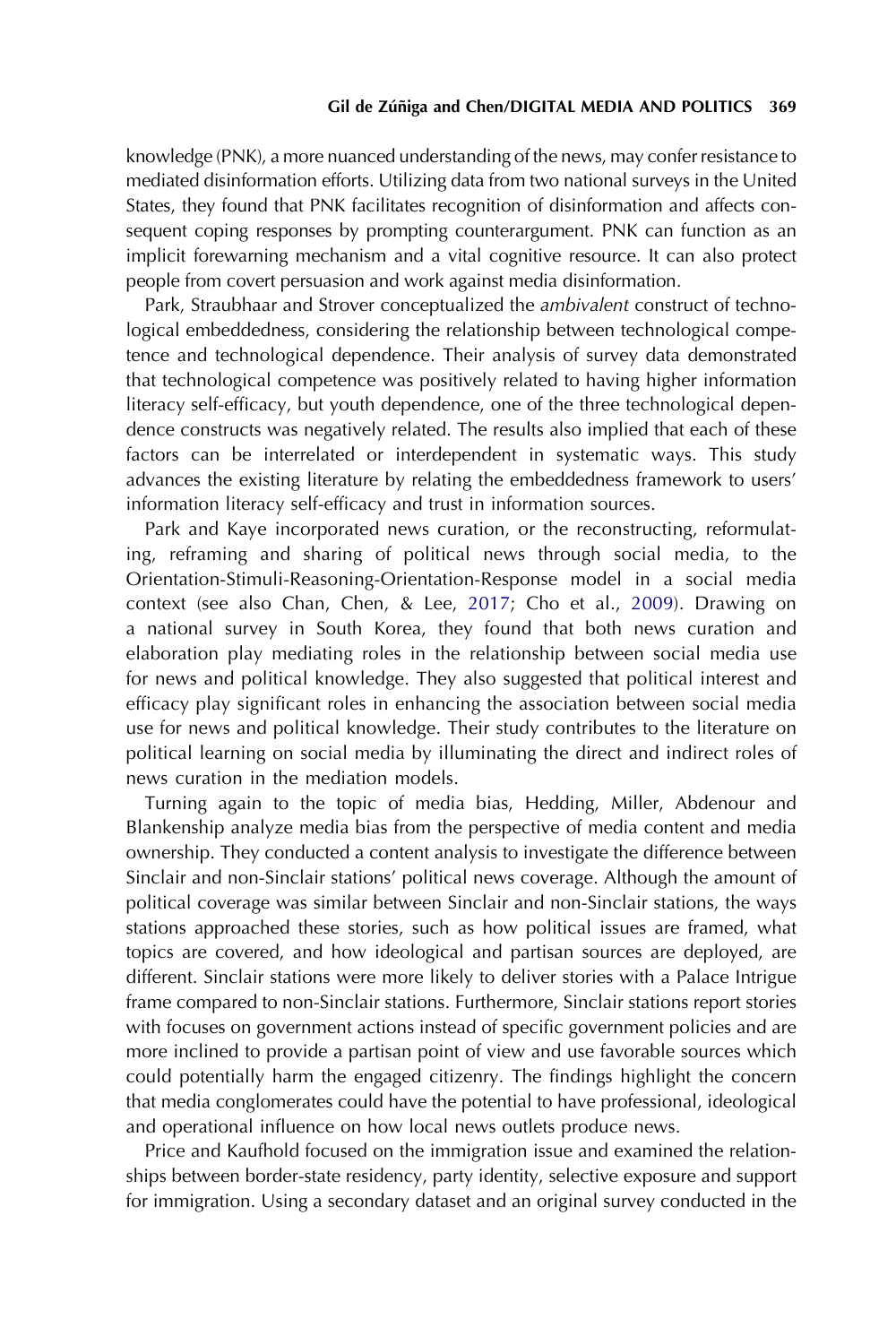states of Ohio and Texas, they found that Democrats are more likely to use a variety of media platforms, while Republicans were more likely to segregate themselves to like-minded media and to avoid traditional objective sources like national newspapers or broadcast TV news. They also provided evidence that exposure to counter-attitudinal news outlets did not diminish partisan attitudes, while exposure to attitude-consistent media validated them. In addition, party identity was a stronger predictor of immigration attitudes than media consumption habits. Border-state residency, however, did not moderate attitudes about immigration.

Applying the network agenda-setting theory and adopting supervised machine learning and semantic network analysis with large-scale data, Chen, Su and Chen examined Chinese nationalism discourse on Weibo, the most popular Chinese social media platform. This study is an exploratory attempt to understand the different roles of online actors in setting the agenda, which could prompt a bottomup model of nation building. Chen et al. explored different Weibo accounts including organizational accounts, individual influencers' accounts and ordinary individual accounts and found that media agenda influences individuals' agenda, while the construction of nationalism follows a bottom-up direction.

<span id="page-6-0"></span>Drawing on networked social influence theory (Friedkin, [2006;](#page-7-14) Li, [2013](#page-8-20)), Saffer, Yang, and Qu investigated whether general network characteristics, opinion climates and network heterogeneity influence individuals' perceptions of a politically involved corporation and intentions to engage in consumer activism. Using the case of Uber's inadvertent involvement in U.S. President Donald Trump's "Muslim travel ban" as the context and an egocentric survey design, they showcase that ethnic diversity of discussion partners and opinion heterogeneity influenced the perceptions of Uber's corporate image and likelihood to engage in consumer activism.

The last article in this volume is comparative study that examines the extent to which news media use and press freedom in eight countries would influence education-generated participation inequality. Ahmed and Cho emphasized both content and platform-specific measures of media use and suggested that the impact of information uses of different media is not the same. They documented that the informational use of news content from print newspaper, radio and social media sources increases the likelihood of political participation, and the positive relationships between news content use from the radio and social media sources and political participation are stronger for higher- than lower-educated groups. Press freedom is also a significant contextual factor reinforcing the role of TV news, print news and social media use in participatory inequality.

This special issue invites greater scholarly attention to the transformation of digital affordances, the allocation of political resources, the diffusion of political discourse, and the structure of political opportunity in the digital age.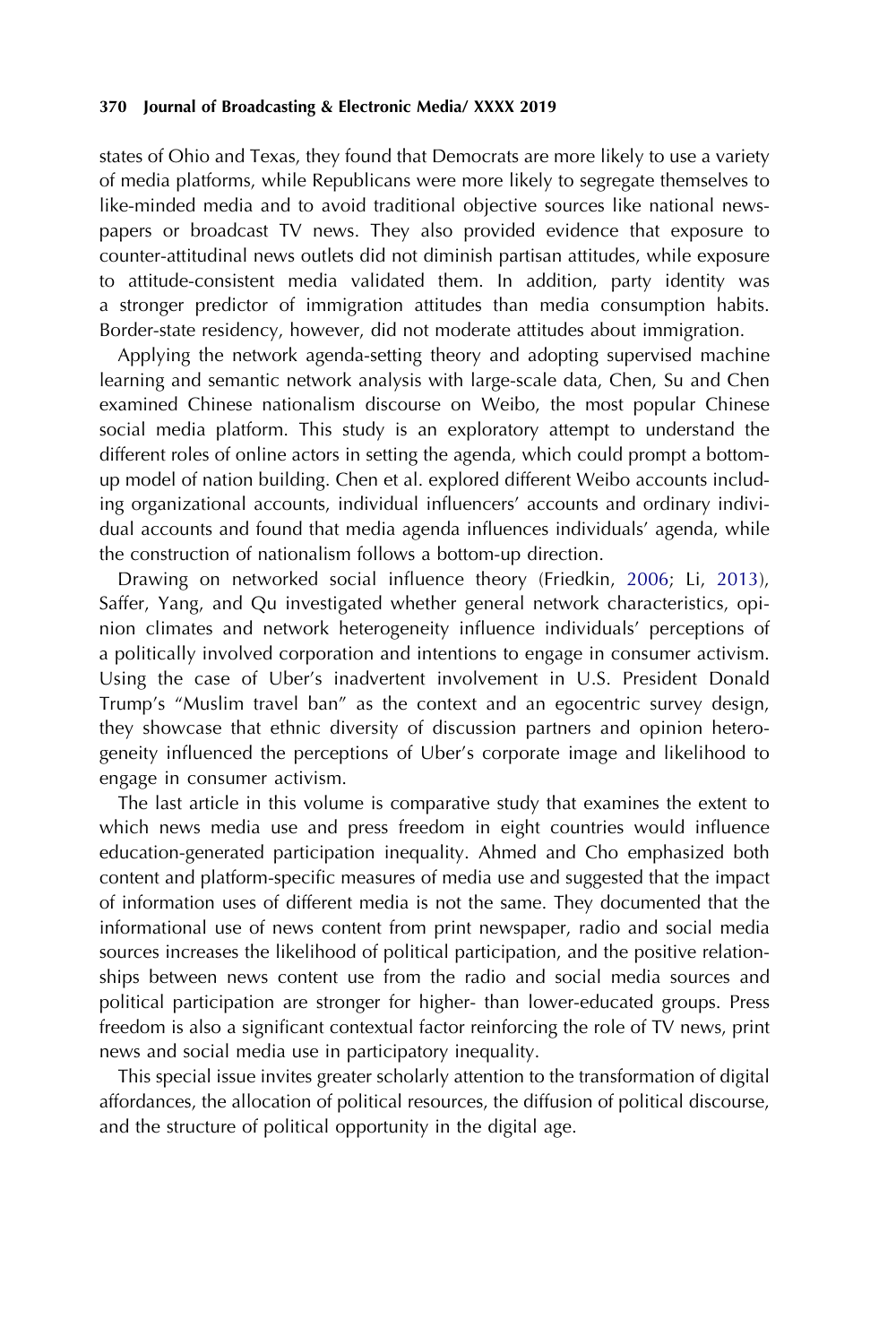## Disclosure statement

No potential conflict of interest was reported by the authors.

## **ORCID**

Homero Gil de Zúñiga **b** http://orcid.org/0000-0002-4187-3604 Hsuan-Ting Chen **b** http://orcid.org/0000-0003-3140-5169

## References

- <span id="page-7-8"></span>Anderson, C. W. ([2013\)](#page-3-0). Towards a sociology of computational and algorithmic journalism. New Media & Society, 15(7), 1005–1021.
- <span id="page-7-0"></span>Bennett, W. L., & Segerberg, A. [\(2012\)](#page-1-0). The logic of connective action: Digital media and the personalization of contentious politics. Information, Communication & Society, 15(5), 739–768.
- <span id="page-7-6"></span>Bimber, B., & Copeland, L. ([2013\)](#page-3-1). Digital media and traditional political participation over time in the US. Journal of Information Technology & Politics, 10(2), 125–137.
- <span id="page-7-4"></span>Bimber, B., & Gil de Zúñiga, H. ([2019](#page-2-0)). The unedited public sphere. New Media & Society.
- <span id="page-7-5"></span>Bode, L., & Vraga, E. K. ([2015\)](#page-3-2). In related news, that was wrong: The correction of misinformation through related stories functionality in social media. Journal of Communication, 65 (4), 619–638.
- <span id="page-7-1"></span>Boler, M. [\(2010](#page-1-0)). Digital media and democracy: Tactics in hard times. Cambridge, MA: MIT Press.
- <span id="page-7-3"></span>Castells, M. ([2012](#page-2-1)). Networks of outrage and hope: Social movements in the internet age. Cambridge, UK: Polity.
- <span id="page-7-12"></span>Chan, M., Chen, H.-T., & Lee, F. L. F. [\(2017\)](#page-5-0). Examining the roles of mobile and social media in political participation: A cross-national analysis of three Asian societies using a communication mediation approach. New Media & Society, 19(2), 2003–2021.
- <span id="page-7-9"></span>Chen, H.-T. ([2018\)](#page-4-0). Spiral of silence on social media and the moderating role of disagreement and publicness in the network: Analyzing expressive and withdrawal behaviors. New Media & Society, 20(10), 3917–3936.
- <span id="page-7-2"></span>Chen, H.-T., Chan, M., & Lee, F. L. F. [\(2016\)](#page-2-2). Social media use and democratic engagement: A comparative study of Hong Kong, Taiwan, and China. Chinese Journal of Communication, 9(4), 348–366.
- <span id="page-7-13"></span>Cho, J., Shah, D. V., McLeod, J. M., McLeod, D. M., Scholl, R. M., & Gotlieb, M. R. ([2009\)](#page-5-0). Campaigns, reflection, and deliberation: Advancing an OSROR model of communication effects. Communication Theory, 19(1), 66–88.
- <span id="page-7-10"></span>Diakopoulos, N., & Koliska, M. [\(2017](#page-4-0)). Algorithmic transparency in the news media. Digital Journalism, 5(7), 809–828.
- <span id="page-7-11"></span>Dunlap, R. E., McCright, A. M., & Yarosh, J. H. ([2016](#page-4-1)). The political divide on climate change: Partisan polarization widens in the US. Environment: Science and Policy for Sustainable Development, 58(5), 4–23.
- <span id="page-7-14"></span>Friedkin, N. E. [\(2006](#page-6-0)). A structural theory of social influence (Vol. 13). Cambridge, UK: Cambridge University Press.
- <span id="page-7-7"></span>Gil de Zúñiga, H., Ardèvol-Abreu, A., & Casero-Ripollés, A. [\(2019](#page-3-3)). WhatsApp political discussion, conventional participation and activism: Exploring direct, indirect and generational effects [published online]. Information, Communication & Society, 1–18. doi:[10.1080/1369118X.2019.1642933](http://dx.doi.org/10.1080/1369118X.2019.1642933)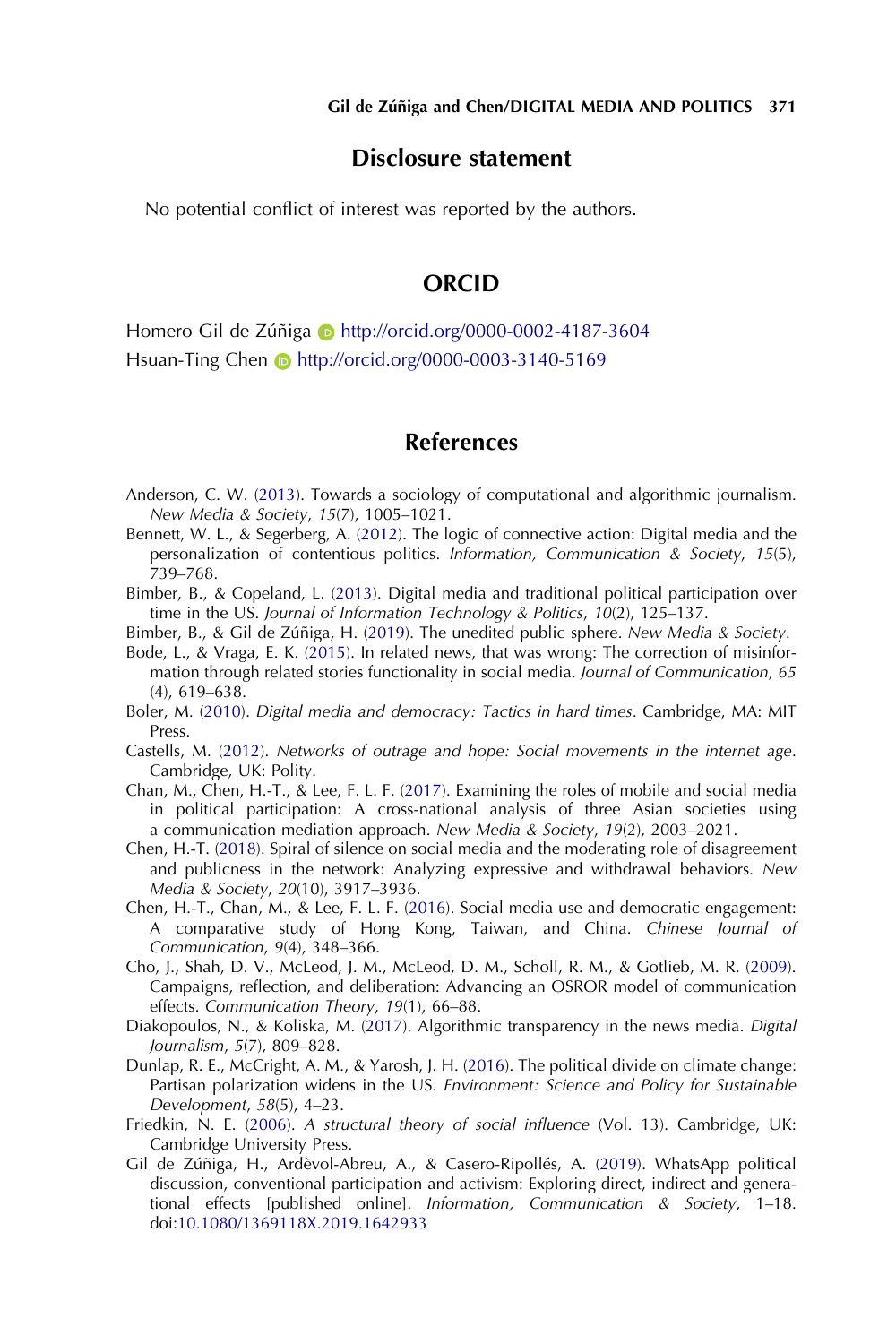- <span id="page-8-4"></span>Gil de Zúñiga, H., & Diehl, T. [\(2017\)](#page-2-3). Citizenship, social media, and big data: Current and future research in the social sciences. Social Science Computer Review, 35(1), 3–9.
- <span id="page-8-18"></span>Gil de Zúñiga, H., & Diehl, T. [\(2019\)](#page-3-0). News finds me perception and democracy: Effects on political knowledge, political interest, and voting. New Media & Society, 21(6), 1253–1271.
- <span id="page-8-17"></span>Gil de Zúñiga, H., Weeks, B., & Ardèvol-Abreu, A. [\(2017](#page-3-4)). Effects of the news-finds-me perception in communication: Social media use implications for news seeking and learning about politics. Journal of Computer-Mediated Communication, 22(3), 105–123.
- <span id="page-8-14"></span>Glynn, C. J., Huge, M. E., & Hoffman, L. H. ([2012\)](#page-3-5). All the news that's fit to post: A profile of news use on social networking sites. Computers in Human Behavior, 28(1), 113–119.
- <span id="page-8-7"></span>Grinberg, N., Joseph, K., Friedland, L., Swire-Thompson, B., & Lazer, D. ([2019\)](#page-3-6). Fake news on Twitter during the 2016 US presidential election. Science, 363(6425), 374–378.
- <span id="page-8-11"></span>Halpern, D., & Gibbs, J. [\(2013](#page-3-7)). Social media as a catalyst for online deliberation? Exploring the affordances of Facebook and YouTube for political expression. Computers in Human Behavior, 29(3), 1159–1168.
- <span id="page-8-5"></span>Hargittai, E. [\(2015](#page-2-3)). Is bigger always better? Potential biases of big data derived from social network sites. The Annals of the American Academy of Political and Social Science, 659(1), 63–76.
- <span id="page-8-10"></span>Holt, K., Shehata, A., Strömbäck, J., & Ljungberg, E. [\(2013\)](#page-3-8). Age and the effects of news media attention and social media use on political interest and participation: Do social media function as leveller? European Journal of Communication, 28(1), 19–34.
- <span id="page-8-0"></span>Howard, P. N. ([2005](#page-1-1)). Deep democracy, thin citizenship: The impact of digital media in political campaign strategy. The Annals of the American Academy of Political and Social Science, 597(1), 153–170.
- <span id="page-8-6"></span>Jungherr, A., Schoen, H., Posegga, O., & Jürgens, P. ([2017](#page-2-4)). Digital trace data in the study of public opinion: An indicator of attention toward politics rather than political support. Social Science Computer Review, 35(3), 336–356.
- <span id="page-8-16"></span>Lee, C. S., & Ma, L. ([2012](#page-3-5)). News sharing in social media: The effect of gratifications and prior experience. Computers in Human Behavior, 28(2), 331–339.
- <span id="page-8-1"></span>Lee, F. L. F., & Chan, J. M. [\(2018](#page-2-5)). Media and protest logics in the digital era: Hong Kong's umbrella movement. New York, NY: Oxford University Press.
- <span id="page-8-15"></span>Lee, F. L. F., Chan, M., Chen, H.-T., Nielsen, R., & Fletcher, R. ([2019\)](#page-3-5). Consumptive news feed curation on social media as proactive personalization: A study of six east Asian markets [published online]. Journalism Studies, 1–16. doi[:10.1080/1461670X.2019.1586567.](http://dx.doi.org/10.1080/1461670X.2019.1586567)
- <span id="page-8-19"></span>Lewandowsky, S., Ecker, U. K., Seifert, C. M., Schwarz, N., & Cook, J. [\(2012\)](#page-4-2). Misinformation and its correction: Continued influence and successful debiasing. Psychological Science in the Public Interest, 13(3), 106–131.
- <span id="page-8-20"></span>Li, C. Y. ([2013\)](#page-6-0). Persuasive messages on information system acceptance: A theoretical extension of elaboration likelihood model and social influence theory. Computers in Human Behavior, 29(1), 264–275.
- <span id="page-8-2"></span>Loader, B. D., & Mercea, D. ([2011\)](#page-2-5). Networking democracy? Social media innovations and participatory politics. Information, Communication & Society, 14(6), 757–769.
- <span id="page-8-13"></span>Lyons, B. A. [\(2019\)](#page-3-9). Discussion network activation: An expanded approach to selective exposure. Media and Communication, 7(3), 32–41.
- <span id="page-8-3"></span>Montgomery, K. C., & Xenos, M. ([2008\)](#page-2-6). Civic life online: Learning how digital media can engage youth. Cambridge, MA: MIT Press.
- <span id="page-8-9"></span>Oeldorf-Hirsch, A., & DeVoss, C. L. ([2019](#page-3-10)). Who posted that story? Processing layered sources in Facebook news posts. Journalism & Mass Communication Quarterly. doi:1077699019857673.
- <span id="page-8-8"></span>Persily, N. ([2017\)](#page-3-11). The 2016 US election: Can democracy survive the internet? Journal of Democracy, 28(2), 63–76.
- <span id="page-8-12"></span>Rasmussen, T. ([2013\)](#page-3-7). Internet-based media, Europe and the political public sphere. Media, Culture & Society, 35(1), 97–104.